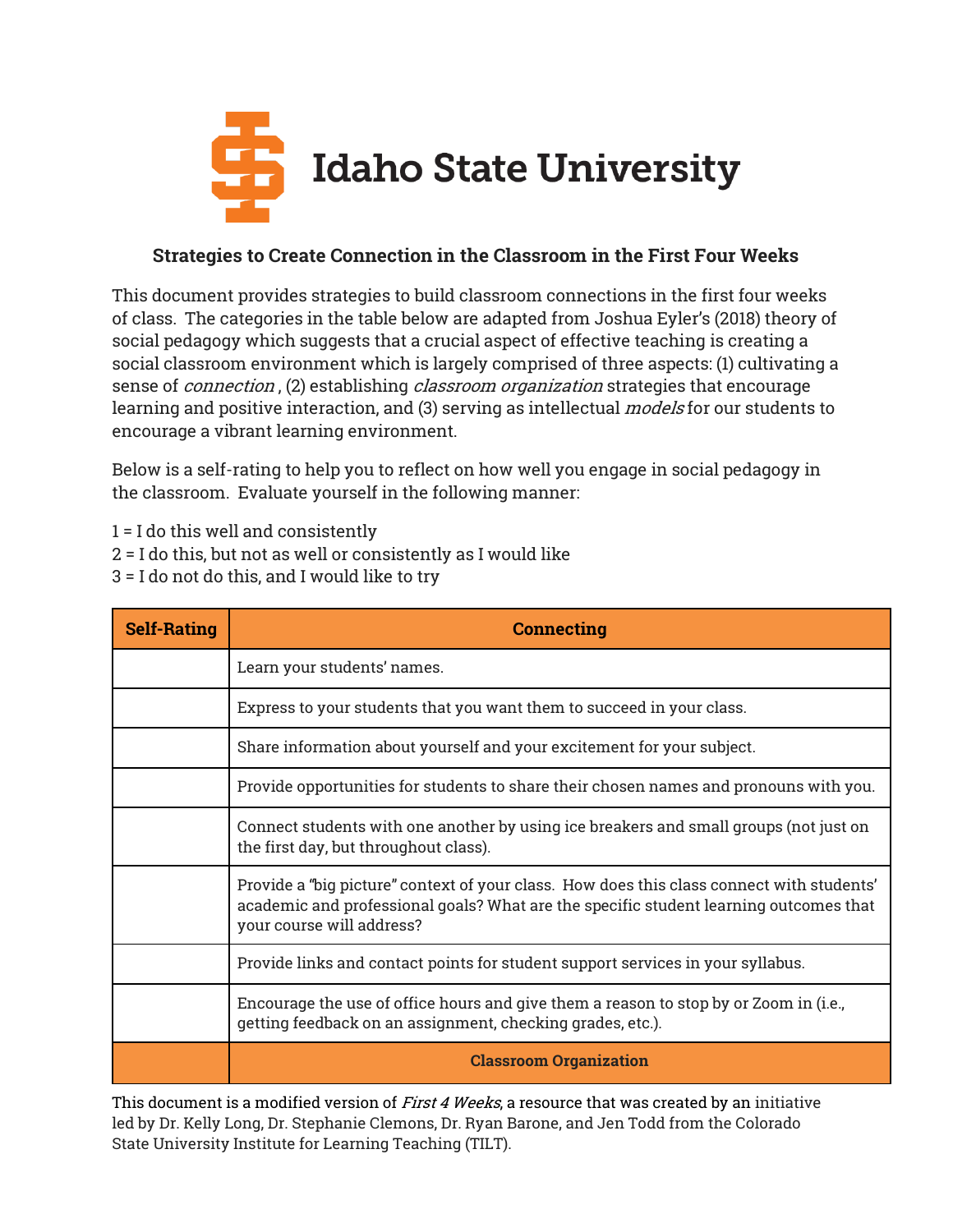| Set and discuss class norms and ground rules.                                                                                                                                                                                 |
|-------------------------------------------------------------------------------------------------------------------------------------------------------------------------------------------------------------------------------|
| Provide students with information and expectations on how to be successful in your<br>class.                                                                                                                                  |
| Create assignments and activities that get students actively engaged (i.e., talking,<br>problem solving, and writing) in class.                                                                                               |
| Create strategies to help students get to know the syllabus (i.e., syllabus quiz, Zoom<br>polls, small group discussions).                                                                                                    |
| Create and use rubrics for assignments so students clearly know and understand<br>assignment expectations.                                                                                                                    |
| Use formative assessment techniques at least once a week (e.g., muddiest point, one-<br>minute paper, exit ticket, etc.).                                                                                                     |
| Help students set goals for each class period.                                                                                                                                                                                |
| Actively engage students in the first 5-10 minutes of class.                                                                                                                                                                  |
| Provide students with tips and strategies on how to study for tests and exams (you<br>might even consider giving them a low-stakes practice exam and proctor exams before<br>the final if you are using this approach).       |
| Clearly communicate and outline grade policies on the syllabus.                                                                                                                                                               |
| In your syllabus, communicate response-time etiquette. Let students know that you will<br>respond to their questions in a timely manner.                                                                                      |
| After the first few weeks of class, check in with students. Are they clear on<br>assignments? Are they managing workload well, etc.?                                                                                          |
| Discuss student progress within the first few weeks. What do they need to do to<br>maintain success? What might they do differently to be more successful? Provide<br>suggestions for on-campus support that might help them. |
| <b>Modeling</b>                                                                                                                                                                                                               |
| Share and model strategies to help students respond appropriately to "hot topics" or<br>conflicting ideas in the classroom.                                                                                                   |
| Model the behavior you expect from students in class - be organized, prepared, on-time,<br>and professional.                                                                                                                  |
| Manage conflict and tension in the classroom in a timely, proactive, and caring manner.<br>This will encourage students to speak up even on difficult topics.                                                                 |

This document is a modified version of *First 4 Weeks*, a resource that was created by an initiative led by Dr. Kelly Long, Dr. Stephanie Clemons, Dr. Ryan Barone, and Jen Todd from the Colorado State University Institute for Learning Teaching (TILT).